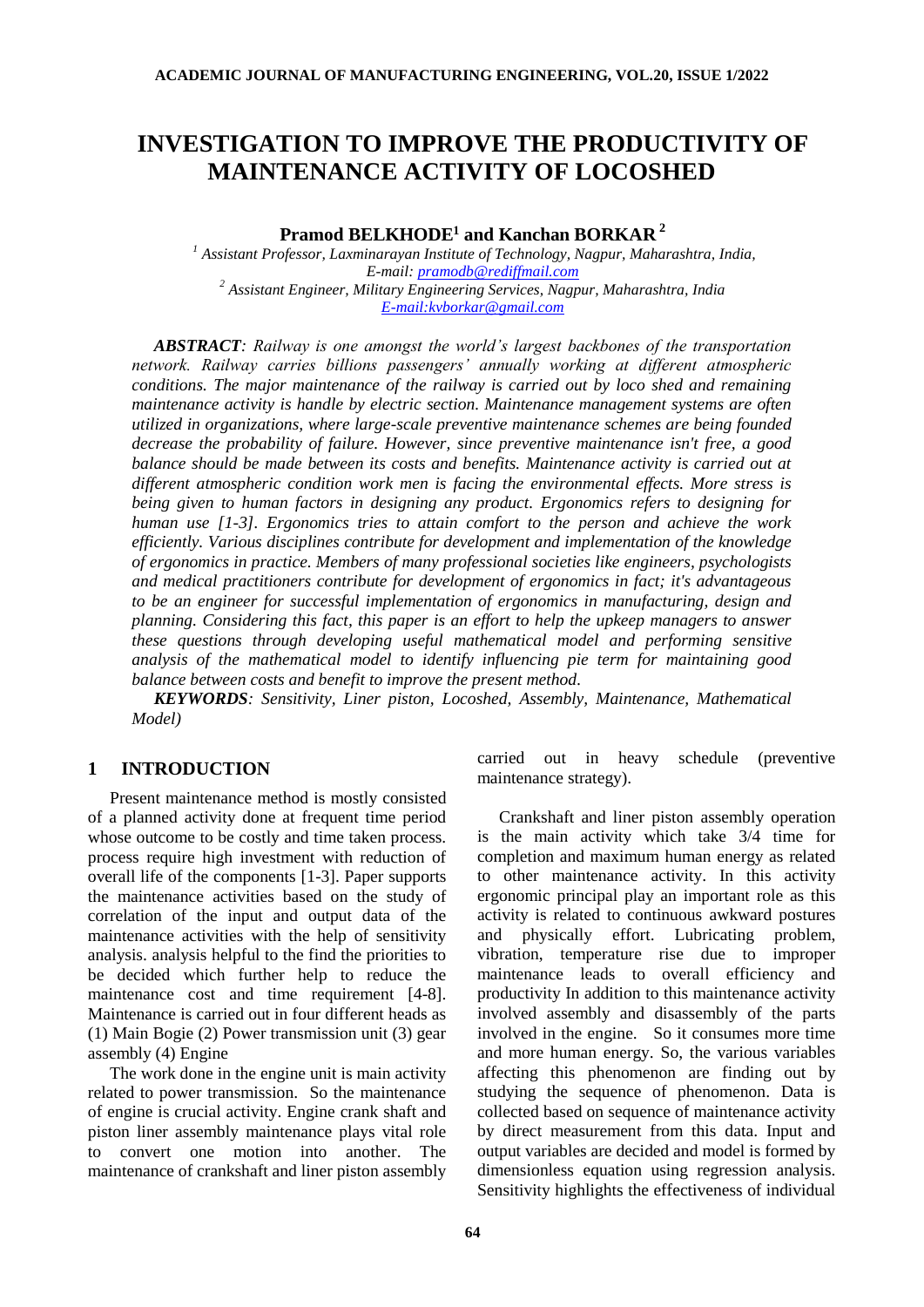pie terms related to mathematical model which helps to reduce repair time and human energy involved.

### **2 METHODOLOGY**

In order to make the mathematical model of liner piston activity routine schedule, past failure data and their experiences is taken into consideration. Maintenance activity is based on operators, maintenance tools used, specification of liner piston and crankshaft, oil used and other factors such as temperature, humidity, light and noise [9]. So, theory of experimentation as suggested by Hilbert is applied systematically to spot the dependent and independent variables to formulate the mathematical model [10]. Once the correlation is formed the variation of input and output parameters is studied for further modification to improve the productivity.

### **3 MAN MACHINE SYSTEM**

Method such as time study, motion study to enhance the maintenance activities. The approach suggested for formulation of mathematical model to spot the response supported the varied independent variables involved to minimize the time and human energy requirement [11-12]. In our life we come across very many activities. These activities have some environmental system in which these activities take place. The environment or system can be specified in terms of its parameters some of which are always constant in their magnitudes whereas some are variable. The activities are set in action by some parameters which are considered as causes. These causes interact with parameters of the system as a result of this interaction some effects are produced. The above said matter in a diagrammatic form can be presented as shown in Figure 1.



**Fig 1 : Block Diagrammatic of an Activity**

Figure 1 shows one rectangular block within which is written activity along with its nature i.e. activity may be totally physical or it may be a combination of human directed / operated physical activity stated as Man Machine system or it may be an activity mainly dominated by human being stated in the block as "Totally Human System". The functioning of an activity is influenced by two sets of parameters one set is characterizing the features of environment of an activity and other set is planned parameters or causes which influence the functioning of the system.

Accordingly, Figure 1 shows these parameters. The parameters characterizing features of an environment are E1,E2, E3, E4 etc. Some of which are permanently fixed say E1, E2 where as remaining are time variant say E3, E4 on which one has no control. The planned parameters are known as causes shown as A, B, C, D, E etc and effects of an activity are shown as Y1, Y2, Y3, Y4 etc.

If one analyses any activity of society one would be able to identify the causes A to E etc, system parameters E1 to E4 etc and the effects Y1 to Y4 etc . This may be treated as qualitative analysis of the societal activity. This can be demonstrated by one example of everyday life of MAN - MACHINE System of our life.

### **4 MAINTENANCE ACTIVITY OF LINER PISTON**

Various maintenance operations for overhauling of Liner Piston Assembly can be enlisted chronologically as under. (1) Loosening and Taking out nuts (12Nos) coupled to coupler rod and liner piston by 41mm socket tool. (2) Disassembly of 6 liners (3) Lifting of piston and connecting rod assembly  $(1-6,2-5,3-4)$  by crane with fitting piston hook keeping connecting shaft in TDC position and lifting Liner by puller and kept on ground by crane. (4) Removing rubber ring of liner by hand. (5) Cleaning of liner connecting rod and piston. (6) Inspection of piston (7) Measuring liner diameter. (8) Checking piston ring gap (1mm-1.5mm) in liner by filler gauge. (9) Fitting of bearing.(10) Fitting of piston pin in lab tested piston to connect Connecting rod by hammer (11) Elongation and Assembly of big end nut bolt with required tightening torque by 41mm socket (12) measuring of diameter /axial clearance of bearing in connecting rod. (13) Applying lube oil and grease on piston-6nos. (14) Setting piston rings -6Nos by bracket compressor. (15) Refitting of overhauled liner-6nos. (16) Refitting of piston and related rod in the engine block.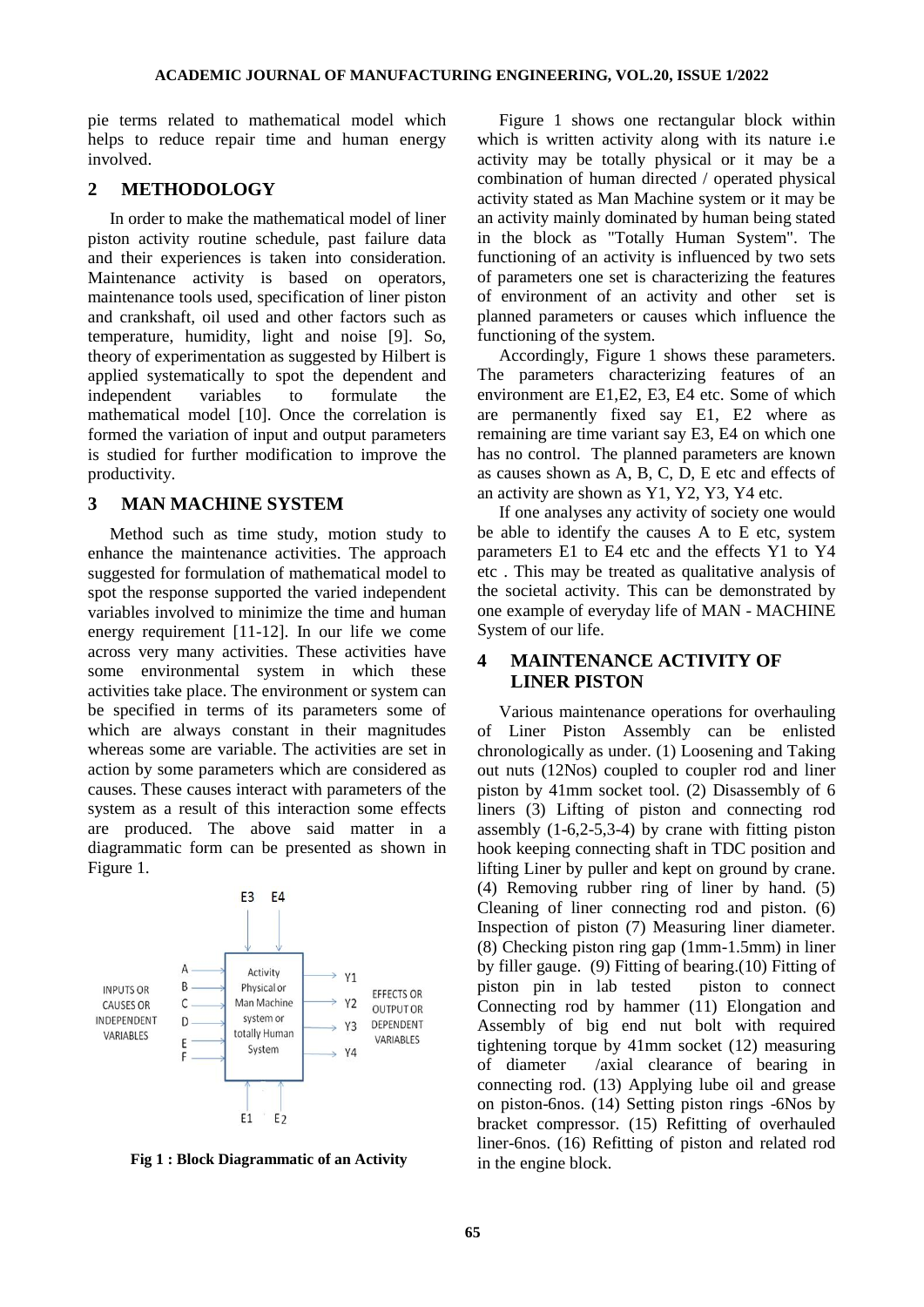## **4.1 Dimensionless pi terms for liner piston**

Following variables are identified from the above-mentioned liner piston maintenance activity. The erroneous data be identified and removed from the gathered data. Based on the purified variables as listed below one has to formulate quantitative relationship between the dependent and independent Pi terms of the dimensional equation.

|     |                                                                   | l'adie i "List of variables of liner piston |                |
|-----|-------------------------------------------------------------------|---------------------------------------------|----------------|
| S.N | Description of<br>Variables                                       | Type of<br>variable                         | Symbol         |
| 1   | Overhauling<br>time for liner<br>piston                           | Dependent                                   | To             |
| 2   | Consumption of<br>Human energy<br>for liner piston                | Dependent                                   | H <sub>E</sub> |
| 3   | Productivity of<br><b>Liner Piston</b><br>Assembly<br>overhauling | Dependent                                   | Pd             |
| 4   | Age of worker                                                     | Independent                                 | Aw             |
| 5   | Experience of<br>worker                                           | Independent                                 | Exw            |
| 6   | Skill of worker                                                   | Independent                                 | Skw            |
| 7   | Enthusiasm of<br>worker                                           | Independent                                 | Ew             |
| 8   | Habits of<br>worker                                               | Independent                                 | Hw             |
| 9   | Health of<br>worker                                               | Independent                                 | <b>HIW</b>     |
| 10  | Anthropometric<br>data of worker                                  | Independent                                 | Ad             |
| 11  | Temperature of<br>work station                                    | Independent                                 | Tws            |
| 12  | Humidity of<br>workstation                                        | Independent                                 | <b>Hws</b>     |
| 13  | Noise of<br>workstation                                           | Independent                                 | <b>Nws</b>     |
| 14  | Illumination of<br>work station                                   | Independent                                 | <b>IlWs</b>    |
| 15  | Diameter of<br>liner                                              | Independent                                 | Dsp            |
| 16  | Length of liner                                                   | Independent                                 | Lsp            |
| 17  | Diameter of<br>piston                                             | Independent                                 | Dsn            |
| 18  | Length of piston                                                  | Independent                                 | Lsn            |
| 19  | Diameter of                                                       | Independent                                 | Dsb            |

|  | Table 1 List of variables of liner piston |  |
|--|-------------------------------------------|--|
|  |                                           |  |

|    | piston rings                                                                    |             |       |
|----|---------------------------------------------------------------------------------|-------------|-------|
| 20 | Thickness of<br>piston rings                                                    | Independent | Lsb   |
| 21 | Length of piston<br>stroke                                                      | Independent | Dsmab |
| 22 | Length of<br>piston pin                                                         | Independent | Lsmab |
| 23 | Diameter of<br>piston pin                                                       | Independent | Dsiab |
| 24 | Length of<br>connecting rod                                                     | Independent | Lsiab |
| 25 | Diameter of big<br>end bearing                                                  | Independent | Dsc   |
| 26 | thickness of big<br>end bearing                                                 | Independent | Lsc   |
| 27 | Diameter of<br>Little end<br>bearing                                            | Independent | Dmj   |
| 28 | Length of Little<br>end bearing                                                 | Independent | Lmj   |
| 29 | Diameter of big<br>end nut                                                      | Independent | Depj  |
| 30 | Length of big<br>end nut                                                        | Independent | Lepj  |
| 31 | Diameter of big<br>end bolt                                                     | Independent | Dbr   |
| 32 | Length of big<br>end bolt                                                       | Independent | Lbr   |
| 33 | small end<br>bearing axial<br>clearance                                         | Independent | Dsms  |
| 34 | big end bearing<br>axial clearance                                              | Independent | Lsms  |
| 35 | Diameter of<br><b>Bracket</b><br>compressor to<br>set piston rings              | Independent | Dsis  |
| 36 | Length of<br><b>Bracket</b><br>compressor to<br>set piston rings                | Independent | Lsis  |
| 37 | Diameter of<br><b>Bracket</b><br>expander to<br>remove piston<br>and liner ring | Independent | Dbrd  |
| 38 | Length of<br><b>Bracket</b><br>expander to<br>remove piston<br>and liner ring   | Independent | Lbrd  |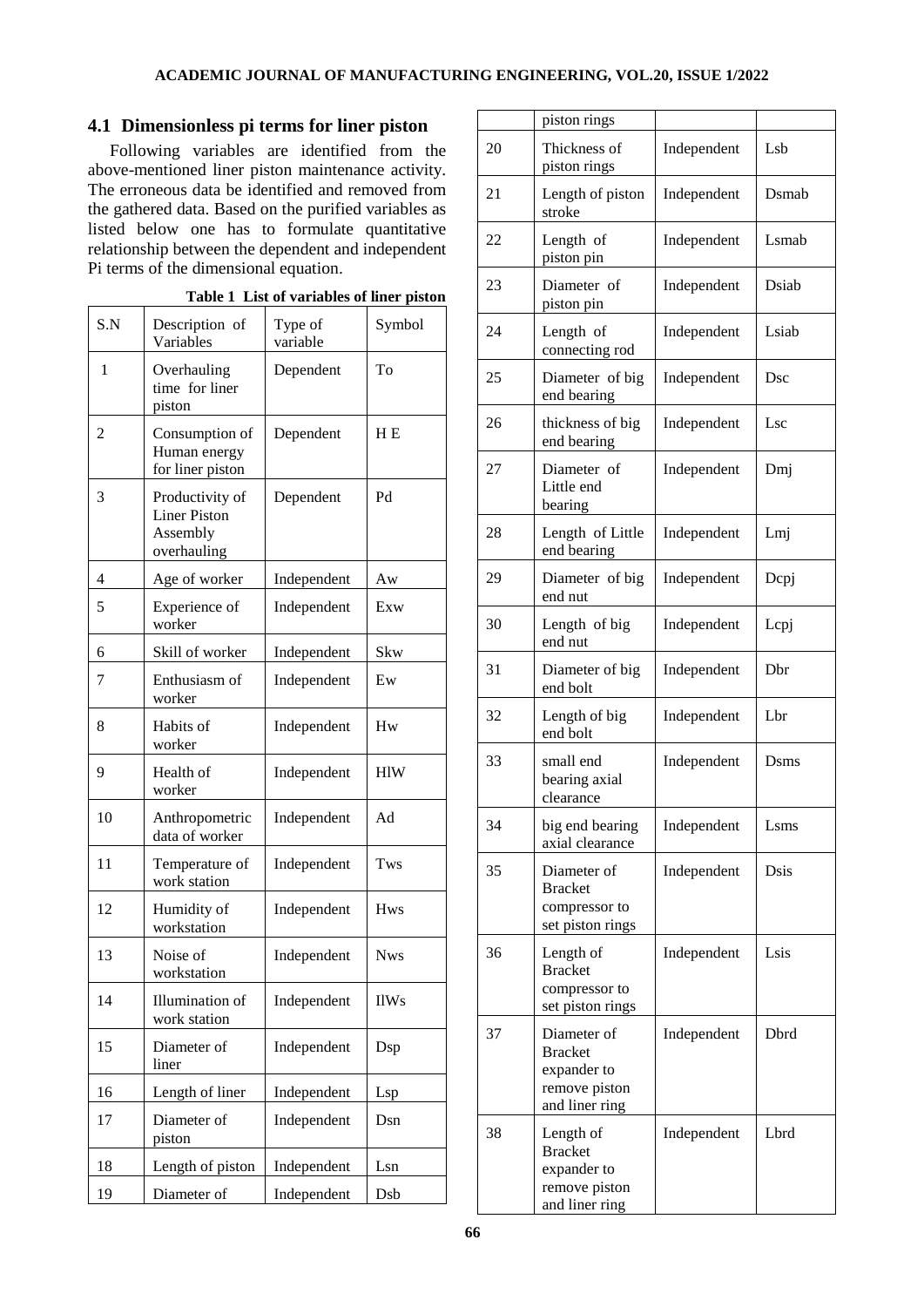### **ACADEMIC JOURNAL OF MANUFACTURING ENGINEERING, VOL.20, ISSUE 1/2022**

| 39 | Diameter of<br>socket for big<br>end nut bolt | Independent | Dmjb  |
|----|-----------------------------------------------|-------------|-------|
| 40 | Length of<br>socket for big<br>end nut bolt   | Independent | Tmjb  |
| 41 | Length of<br>hammer                           | Independent | Lmjb  |
| 42 | Diameter of<br>hammer                         | Independent | Depjb |
| 43 | Length of Nose<br>plier                       | Independent | Lf    |
| 44 | Length of Liner<br>puller                     | Independent | Lepjb |
| 45 | <b>Thickness Liner</b><br>puller              | Independent | Tcpjb |
| 46 | Length of bush<br>puller                      | Independent | Wf    |
| 47 | Diameter of<br>bush puller                    | Independent | Hf    |
| 48 | Kerosene<br>(solvent) in kg                   | Independent | Ke    |
| 49 | Emery belt in kg                              | Independent | Eb    |
| 50 | Lube oil                                      | Independent |       |
| 51 | Height of frame                               | Independent | Ca    |
| 52 | Length of frame                               | Independent | Ax mj |
| 53 | Width of frame                                | Independent | Axcp  |
| 54 | Saddle bolt<br>elongation                     | Independent | El sb |

Maintenance activity consists of many inputs variables which is further reduces to group pie terms [13-15]. Following is the list of inputs and output Pi term of liner piston activity.

|  |  | <b>Table 2. Formation of Pie Terms</b> |  |  |  |
|--|--|----------------------------------------|--|--|--|
|--|--|----------------------------------------|--|--|--|

| S.N | Description of<br>Pie terms      | Formation of Pie term                                                                                                                                             |
|-----|----------------------------------|-------------------------------------------------------------------------------------------------------------------------------------------------------------------|
|     | Worker<br>anthropometric<br>data | $D1=$<br>$[(a*e*e*g)/(b*d*f*h)]$                                                                                                                                  |
|     | Worker data                      | D<br>$2=[(Ags/Exs),(sks/Ens),(hl)]$<br>$s/Hb s$ )                                                                                                                 |
| 3   | Crankshaft data                  | $D3=(\frac{D1in}{Lc})*(1.1i/L.c)*(1.1i)$<br>$D.p/L.c$ <sup>*</sup> (L.p/L.c) <sup>*</sup> $D.p/Lc$<br>.)*(t.pr/L.c)*(l.pst./L.c)*(D<br>.pp/L.c)*(L.pp/L.c)*(Db.br |

|                          |                                                                                                          | /L.c)*(t.bg.br/L.c)*(Dlt.brj<br>$/L.c$ <sup>*</sup> (t.lt.brj/L.c) <sup>*</sup> (D.b.nj/<br>$L.c$ <sup>*</sup> ( $L.b.nt/L.c$ ) <sup>*</sup><br>$(d.b.b1/L.r)*(1.b.b1/L.c))$ |
|--------------------------|----------------------------------------------------------------------------------------------------------|------------------------------------------------------------------------------------------------------------------------------------------------------------------------------|
| $\overline{\mathcal{A}}$ | Tools used                                                                                               | D4=(Dbr.cm/lbr.cm)(dbr.e<br>x/lbr.ex)(L.st/d.st)(L.hmr/<br>D.hmr)(1.npl/                                                                                                     |
| 5                        | Pi term relating<br>specification of<br>solvent ,lube oil<br>and compressed<br>air                       | D 5= $[(\text{ker}/\text{lo}1), (\text{Ca}/\text{Eb})]$                                                                                                                      |
| 6                        | Pi term relating<br>specification of<br>Axial clearance<br>of crank pin and<br>Saddle bolt<br>elongation | $D6=$<br>[(Axcp/Elsb),(Axmj/Elsb)]                                                                                                                                           |
| 7                        | Pi term relating<br>specification of<br>workstation                                                      | $D7=$<br>[(Hfrm/Lfrm), (wfrm/Lfrm)                                                                                                                                           |
| 8                        | Pi term related<br>to temperature                                                                        | $D8 = temp$                                                                                                                                                                  |
| 9                        | Pi term related<br>to humidity                                                                           | D9=humidity %                                                                                                                                                                |
| 10                       | Pi term related<br>of illumination                                                                       | $D10 = [(i]ms* Ags/wt)]$                                                                                                                                                     |
| 11                       | Pi term related<br>of noise                                                                              | $D11$ =noise in db                                                                                                                                                           |
| 12                       | Pi term relating<br>to overhauling<br>time<br>(Dependent)                                                | Z1= (field time) 2 x $g/$<br>length of saddle)                                                                                                                               |

### **4.2 Model formulation for time required for maintenance activity**

The multiple regression analysis helps to identify the indices of the different pie terms as shown in Eq.(1),  $(Z_1)=k_1* [(D_1)]^{a_1} * (D_2)]^{b_1} * (D_3)$ <sup>c1</sup> \*  $(D_4)$ <sup>d1</sup> \*  $(D_5)$ <sup>e1</sup> \*  $(D_6)$ <sup>f1</sup> \*  $(D_7)$ <sup>g1</sup> \*  $(D_8)$ <sup>h1</sup> \*  $(D_9)$  $i^1 * (D_{10})^{j1} * (D_{11})^{k1}]$ Eq. (1)

The total twelve unknowns is evaluated using the twelve equations formulated based on the regression analysis and arranging in the matrix form.

Model developed for the dependent variable  $(Z_1)$ for liner piston as shown in Eq. (2)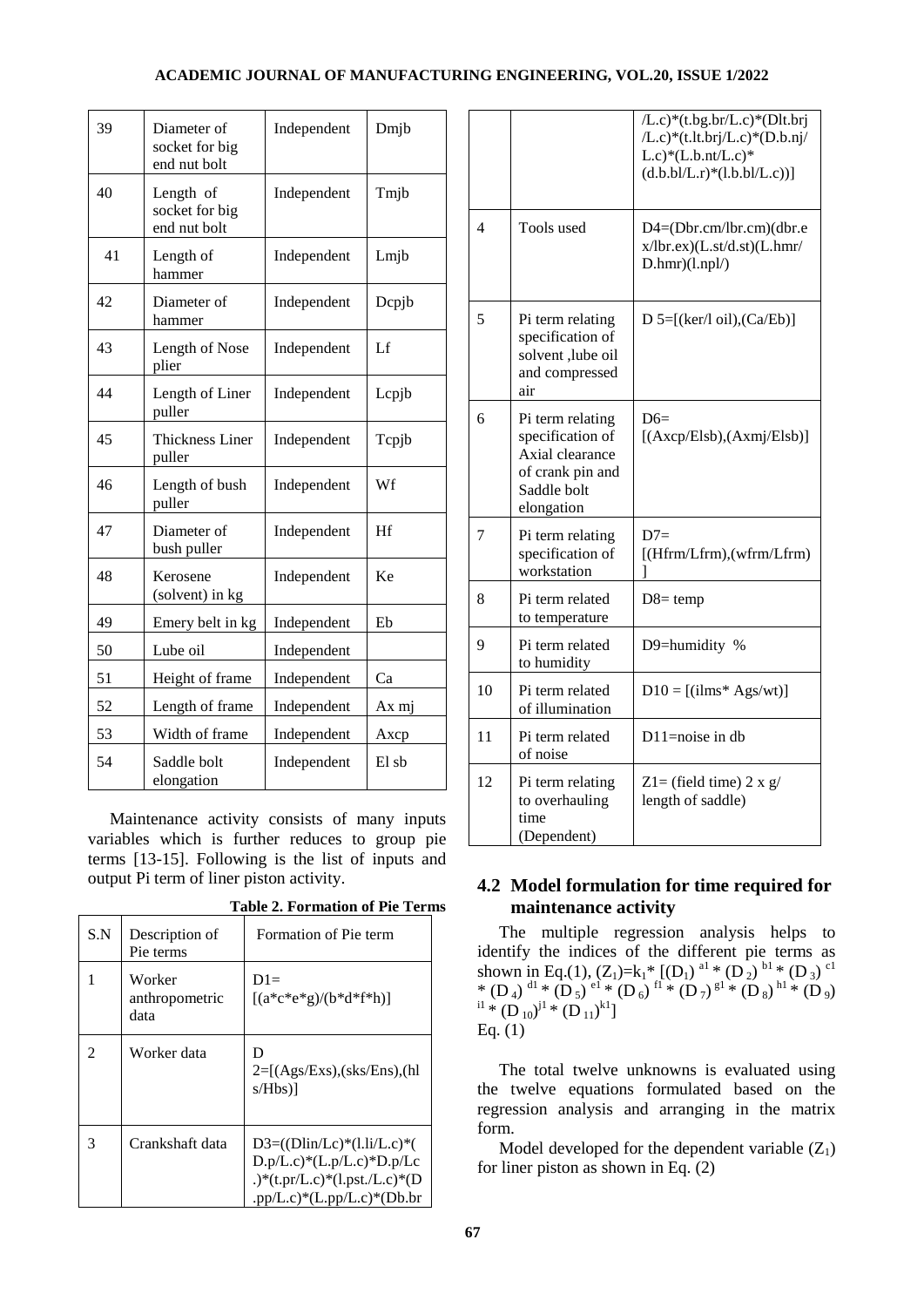$$
(Z_1) = 1.0122 * [( \pi_1 )^{-0.0973} * ( \pi_2 )^{-0.1917} * ( \pi_3 )^{-0.1172}
$$
  
\n
$$
* ( \pi_4 )
$$
  
\n
$$
^{0.5615} * ( \pi_9 )^{-0.2282} * ( \pi_1 )
$$
  
\n
$$
^{0.0896} ( \pi_6 )
$$
  
\n
$$
^{0.378} * ( \pi_7 )
$$
  
\n
$$
^{0.6869} * ( \pi_8 )
$$
  
\n
$$
(Z_2 ) = 1.7874 * [( \pi_1 )
$$
  
\n
$$
^{0.0887} * ( \pi_1 )
$$
  
\n
$$
^{0.0838}]
$$
  
\n
$$
(Z_2 ) = 1.7874 * [( \pi_1 )
$$
  
\n
$$
^{0.375} * ( \pi_2 )
$$
  
\n
$$
^{0.3448} * ( \pi_3 )
$$
  
\n
$$
^{0.1681} * ( \pi_4 )
$$
  
\n
$$
^{0.1681} * ( \pi_5 )
$$
  
\n
$$
^{0.1681} * ( \pi_6 )
$$
  
\n
$$
^{0.1684} * ( \pi_7 )
$$
  
\n
$$
^{0.1684} * ( \pi_9 )
$$
  
\n
$$
^{0.1643} * ( \pi_{11} )
$$
  
\n
$$
^{0.221}]
$$
  
\nEqs. (2)

Eq. (2)

The mathematical model for the dependent pie term time requirement for maintenance operation of liner piston activity of the engine is studied with the curve fitting constant and indices of the individual pie terms involved in the model [16-18].

#### **5 SENSITIVITY ANALYSIS**

In The change of  $\pm 10\%$  is establish in each pie terms separately [19-20]. Thus, the entire limit of the bring in change is 20% is introduced for each pie term at a time to observe the effect of dependent variable time [21]. The change introduced and its effect in the dependent pi terms is evaluated as shown in Table 2. Percentage effect of introduced change for dependent variables is shown in following Table 3.

**Table 3. Transform on the output pie term for liner piston**

| Pi terms/response<br>variable | Z1          | 72       |
|-------------------------------|-------------|----------|
| p1(D1)                        | $-1.95%$    | 7.11%    |
| p2 (D2)                       | $-3.85\%$   | 6.91%    |
| p3 (D3)                       | 2.35%       | 3.37%    |
| p4 (D4)                       | $-131.97\%$ | 89.24%   |
| p5 (D5)                       | 1.80%       | $-0.50%$ |
| p6 (D6)                       | $-7.60\%$   | $-2.63%$ |
| p7 (D7)                       | 13.75%      | 69.25%   |
| p8 (D8)                       | $-11.31%$   | $-2.04%$ |
| p9 (D9)                       | $-4.58%$    | $-2.97%$ |
| p10 (D10)                     | 1.78%       | $-1.29%$ |
| p11 (D11)                     | 1.68%       | 4.45%    |

Outcome of establish change on the dependent  $\pi$ term- Time requirement of liner piston maintenance activity is shown in the Fig. 2.



**Fig 2 : Effect of change in pie term on maintenance time**



**Fig 3 : Effect of change in pie term on maintenance human energy**

#### **6 RESULT AND DISCUSSION**

Any When a change of 20 % is introduced in the value of independent  $\pi$  term  $\pi$ 1 related to anthropometric data of worker, corresponding change of 1.95 % is observed in the value of dependent variable Z1 i.e. Maintenance time. The change brought in the value of Z1, because of the change in the value of the other independent  $\pi$  term  $\pi$ 2 related to data of worker is - 3.85%. Similarly, the change of about +2.35%, -131.97%, +1.8%, - 7.6% , 13.75%, -11.31%, -4.58%, 1.78% and 1.68% takes place in the value of Z1, because of the change in the values of  $\pi$ 3 specification of crankshaft,  $\pi$ 4 specification of tools,  $\pi$ 5 solvent, oil,  $\pi$ 6 crank pin,  $\pi$ 7 specification of workstation,  $\pi$ 8 temperature , $\pi$ 9 humidity,  $\pi$ 10 illumination and  $\pi$ 11 noise respectively.

It can be seen that the maximum alteration takes place in Z1, because of the  $\pi$  term  $\pi$ 7 related to specification of workstation, whereas the least change takes place due to  $\pi$ 11. Thus,  $\pi$ 7 is most sensitive  $\pi$ term and  $\pi$ 11 term related to specification of noise is the least sensitive  $\pi$  term. The sequence of the various  $\pi$  terms in the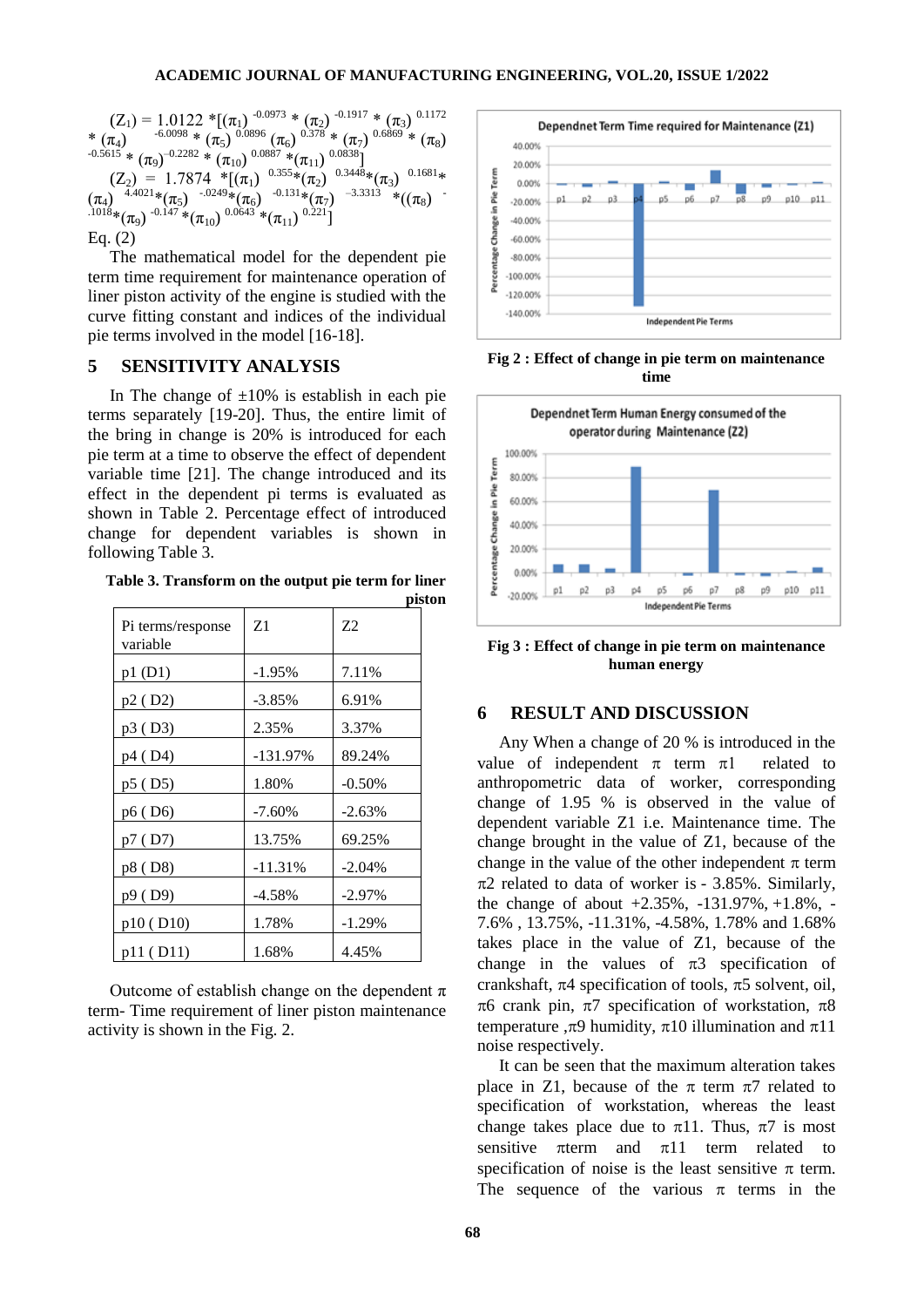descending order of sensitivity is  $\pi$ 3,  $\pi$ 5,  $\pi$ 10,  $\pi$ 1,  $\pi$ 2,  $\pi$ 9,  $\pi$ 6,  $\pi$ 8 and  $\pi$ 4.

When a total 20% i.e.  $\pm 10\%$  limit of the change is introduced in first dependent pi term (p1) i.e. anthropometric data then 7.11%change occurs in the value of Z2 i.e. human energy consumed for liner piston maintenance activity. Again 6.91% brought in the value of dependent pi terms (Z2) i.e. human energy due to change introduced in the value of second next pi term (p2) i.e. workers data

Similarly, the change of about 3.37 %, 89.24% ,- 0.5%,-2.63 % 69.25%, -2.04%,-2.97%,-1.29% and 4.45% takes place due to change in the pi term values of p3,p4,p5,p6,p7,p8,p9,p19 and p11 respectively

Optimum values of independent pi terms for minimize time for liner piston activity are found to be z1=1471.74 and corresponding to this values independent pi terms.p1, p2, p3, p4 p5, p6, p7, p8, p9, p10 and p11 are obtained as 0.5311, 1.629,  $2.238 \times 10^{10}$ , 0.4599, 38.90, 0.1173, 0.2138, 0.26, 23.98, 87096 and 69.18

Optimum values of independent pi terms for minimize human energy for liner piston activity are found to be  $z^2 = 2388.016$  and corresponding to this values independent pi terms.p1, p2, p3, p4 p5, p6, p7, p8, p9, p10 and p11 are obtained as 0.5311,  $1.629, 2.238 \times 10^{10}, 0.4599, 38.90, 0.1173, 0.2138,$ 0.26, 23.98, 87096 and 69.18.

**Table 4. Sensitivity Analysis for Time of Liner Piston maintenance activity (Z1)**

|              |                          | $p_1$     | $p_2$     | $p_3$          | $p_4$     | p <sub>5</sub> | p <sub>6</sub> | $p_7$     | $p_8$     | p <sub>9</sub> | $p_{10}$     | $p_{11}$     | Compute        | $\%$     |
|--------------|--------------------------|-----------|-----------|----------------|-----------|----------------|----------------|-----------|-----------|----------------|--------------|--------------|----------------|----------|
|              |                          | $(\pi_1)$ | $(\pi_2)$ | $(\pi_3)$      | $(\pi_4)$ | $(\pi_5)$      | $(\pi_6)$      | $(\pi_7)$ | $(\pi_8)$ | $(\pi_9)$      | $(\pi_{10})$ | $(\pi_{11})$ | $d Z_1$        | Change   |
| $\mathbf{1}$ | <b>MEAN</b>              | 1.09      | 2.83      | 22900<br>00000 | 0.46      | 76.22          | 0.14           | 0.214     | 0.332     | 50.66          | 2510<br>24   | 79.08        | 5069.086       |          |
|              | 10 %<br><b>ABOVE</b>     | 1.20      | 2.83      | 22900<br>00000 | 0.46      | 76.22          | 0.14           | 0.214     | 0.332     | 50.66          | 2510<br>24   | 79.08        | 5022.294       |          |
|              | 10 %<br><b>BELOW</b>     | 0.98      | 2.83      | 22900<br>00000 | 0.46      | 76.22          | 0.14           | 0.214     | 0.332     | 50.66          | 2510<br>24   | 79.08        | 5121.319       |          |
|              |                          |           |           | 22900<br>00000 |           |                |                |           |           |                |              |              | $\%$<br>Change | $-1.95%$ |
| 2            | <b>MEAN</b>              | 1.09      | 2.83      | 22900<br>00000 | 0.46      | 76.22          | 0.14           | 0.214     | 0.332     | 50.66          | 2510<br>24   | 79.08        | 5069.086       |          |
|              | 10 %<br><b>ABOVE</b>     | 1.09      | 3.12      | 22900<br>00000 | 0.46      | 76.22          | 0.14           | 0.214     | 0.332     | 50.66          | 2510<br>24   | 79.08        | 4977.31        |          |
|              | $10\ \%$<br><b>BELOW</b> | 1.09      | 2.55      | 22900<br>00000 | 0.46      | 76.22          | 0.14           | 0.214     | 0.332     | 50.66          | 2510<br>24   | 79.08        | 5172.51        |          |
|              |                          |           |           |                |           |                |                |           |           |                |              |              | $\%$<br>Change | $-3.85%$ |
| 3            | <b>MEAN</b>              | 1.09      | 2.83      | 22900<br>00000 | 0.46      | 76.22          | 0.14           | 0.214     | 0.332     | 50.66          | 2510<br>24   | 79.08        | 5069.086       |          |
|              | 10 %<br><b>ABOVE</b>     | 1.09      | 2.83      | 25190<br>00000 | 0.46      | 76.22          | 0.14           | 0.214     | 0.332     | 50.66          | 2510<br>24   | 79.08        | 5126.027       |          |
|              | 10 %<br><b>BELOW</b>     | 1.09      | 2.83      | 20610<br>00000 | 0.46      | 76.22          | 0.14           | 0.214     | 0.332     | 50.66          | 2510<br>24   | 79.08        | 5006.876       |          |
|              |                          |           |           | 22900<br>00000 |           |                |                |           |           |                |              |              | $\%$<br>Change | 2.35%    |
| 4            | <b>MEAN</b>              | 1.09      | 2.83      | 22900<br>00000 | 0.46      | 76.22          | 0.14           | 0.214     | 0.332     | 50.66          | 2510<br>24   | 79.08        | 5069.086       |          |
|              | 10 %<br><b>ABOVE</b>     | 1.09      | 2.83      | 22900<br>00000 | 0.51      | 76.22          | 0.14           | 0.214     | 0.332     | 50.66          | 2510<br>24   | 79.08        | 2858.695       |          |
|              | 10 %<br><b>BELOW</b>     | 1.09      | 2.83      | 22900<br>00000 | 0.41      | 76.22          | 0.14           | 0.214     | 0.332     | 50.66          | 2510<br>24   | 79.08        | 9548.233       |          |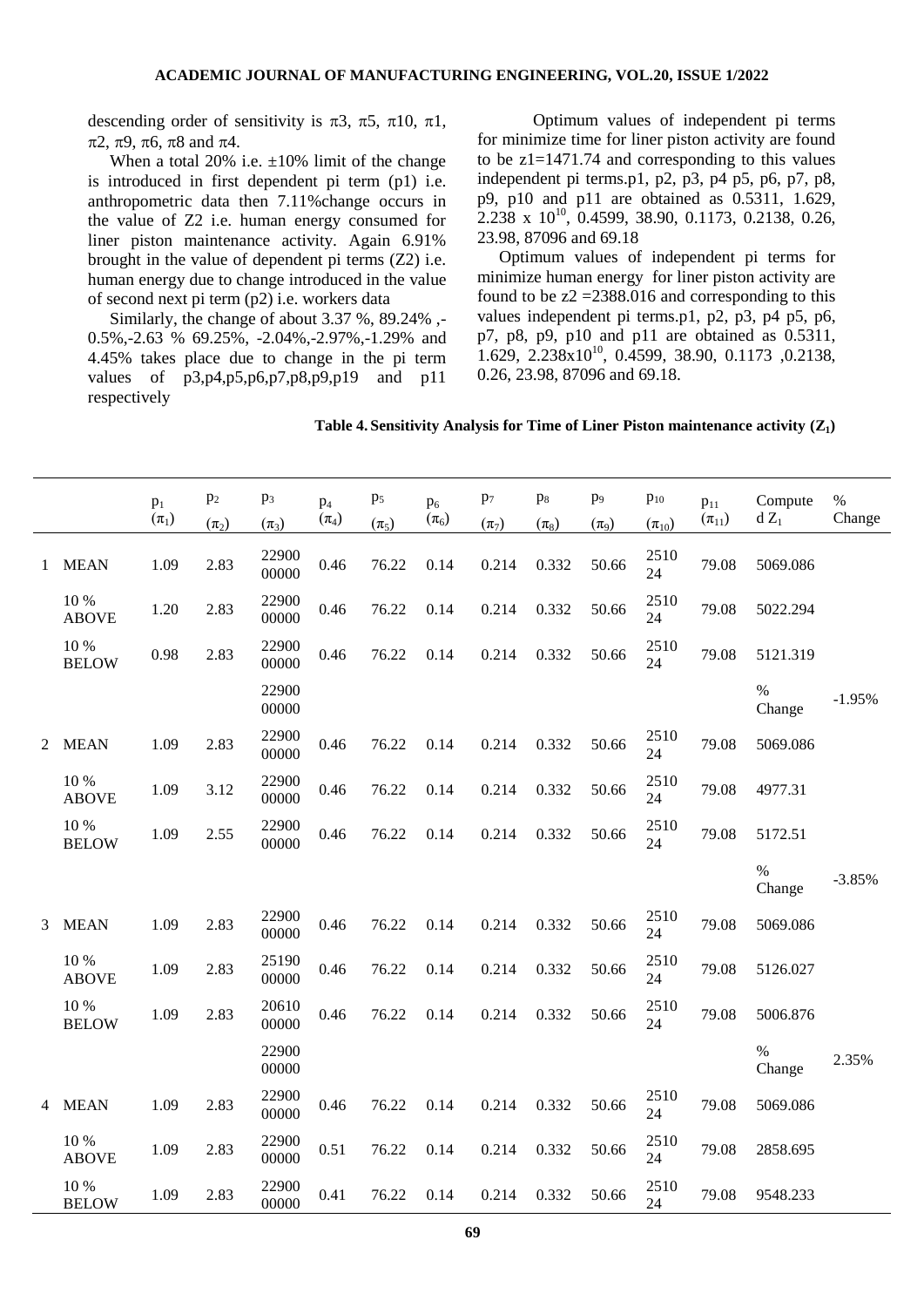### **ACADEMIC JOURNAL OF MANUFACTURING ENGINEERING, VOL.20, ISSUE 1/2022**

|                           |                          |      |      | 22900<br>00000 |      |       |      |       |       |            |            |       | $\%$<br>Change | 131.97<br>$\%$ |
|---------------------------|--------------------------|------|------|----------------|------|-------|------|-------|-------|------------|------------|-------|----------------|----------------|
| 5                         | <b>MEAN</b>              | 1.09 | 2.83 | 22900<br>00000 | 0.46 | 76.22 | 0.14 | 0.214 | 0.332 | 50.66      | 2510<br>24 | 79.08 | 5069.086       |                |
|                           | 10 %<br><b>ABOVE</b>     | 1.09 | 2.83 | 22900<br>00000 | 0.46 | 83.84 | 0.14 | 0.214 | 0.332 | 50.66      | 2510<br>24 | 79.08 | 5112.56        |                |
|                           | 10 %<br><b>BELOW</b>     | 1.09 | 2.83 | 22900<br>00000 | 0.46 | 68.60 | 0.14 | 0.214 | 0.332 | 50.66      | 2510<br>24 | 79.08 | 5021.457       |                |
|                           |                          |      |      |                |      |       |      |       |       |            |            |       | %<br>Change    | 1.80%          |
| 6                         | <b>MEAN</b>              | 1.09 | 2.83 | 22900<br>00000 | 0.46 | 76.22 | 0.14 | 0.214 | 0.332 | 50.66      | 2510<br>24 | 79.08 | 5069.086       |                |
|                           | 10 %<br><b>ABOVE</b>     | 1.09 | 2.83 | 22900<br>00000 | 0.46 | 76.22 | 0.15 | 0.214 | 0.332 | 50.66<br>7 | 2510<br>24 | 79.08 | 4889.711       |                |
|                           | 10 %<br><b>BELOW</b>     | 1.09 | 2.83 | 22900<br>00000 | 0.46 | 76.22 | 0.13 | 0.214 | 0.332 | 50.66      | 2510<br>24 | 79.08 | 5275.043       |                |
|                           |                          |      |      | 22900<br>00000 |      |       |      |       |       |            |            |       | $\%$<br>Change | $-7.60%$       |
| 7                         | <b>MEAN</b>              | 1.09 | 2.83 | 22900<br>00000 | 0.46 | 76.22 | 0.14 | 0.214 | 0.332 | 50.66      | 2510<br>24 | 79.08 | 5069.086       |                |
|                           | 10 %<br><b>ABOVE</b>     | 1.09 | 2.83 | 22900<br>00000 | 0.46 | 76.22 | 0.14 | 0.235 | 0.332 | 50.66      | 2510<br>24 | 79.08 | 5412.056       |                |
|                           | 10 %<br><b>BELOW</b>     | 1.09 | 2.83 | 22900<br>00000 | 0.46 | 76.22 | 0.14 | 0.192 | 0.332 | 50.66      | 2510<br>24 | 79.08 | 4715.186       |                |
|                           |                          |      |      |                |      |       |      |       |       |            |            |       | $\%$<br>Change | 13.75%         |
| 8                         | <b>MEAN</b>              | 1.09 | 2.83 | 22900<br>00000 | 0.46 | 76.22 | 0.14 | 0.214 | 0.332 | 50.66      | 2510<br>24 | 79.08 | 5069.086       |                |
|                           | 10 %<br><b>ABOVE</b>     | 1.09 | 2.83 | 22900<br>00000 | 0.46 | 76.22 | 0.14 | 0.214 | 0.365 | 50.66      | 2510<br>24 | 79.08 | 4804.937       |                |
|                           | 10 %<br><b>BELOW</b>     | 1.09 | 2.83 | 22900<br>00000 | 0.46 | 76.22 | 0.14 | 0.214 | 0.299 | 50.66      | 2510<br>24 | 79.08 | 5378.021       |                |
|                           |                          |      |      |                |      |       |      |       |       |            |            |       | $\%$<br>Change | 11.31%         |
| 9                         | <b>MEAN</b>              | 1.09 | 2.83 | 22900<br>00000 | 0.46 | 76.22 | 0.14 | 0.214 | 0.332 | 50.66      | 2510<br>24 | 79.08 | 5069.086       |                |
|                           | 10 %<br><b>ABOVE</b>     | 1.09 | 2.83 | 22900<br>00000 | 0.46 | 76.22 | 0.14 | 0.214 | 0.332 | 55.73      | 2510<br>24 | 79.08 | 4960.025       |                |
|                           | $10\ \%$<br><b>BELOW</b> | 1.09 | 2.83 | 22900<br>00000 | 0.46 | 76.22 | 0.14 | 0.214 | 0.332 | 45.60      | 2510<br>24 | 79.08 | 5192.44        |                |
|                           |                          |      |      |                |      |       |      |       |       |            |            |       | %<br>Change    | $-4.58%$       |
| $\perp$<br>$\overline{0}$ | <b>MEAN</b>              | 1.09 | 2.83 | 22900<br>00000 | 0.46 | 76.22 | 0.14 | 0.214 | 0.332 | 50.66      | 2510<br>24 | 79.08 | 5069.086       |                |
|                           | 10 %<br><b>ABOVE</b>     | 1.09 | 2.83 | 22900<br>00000 | 0.46 | 76.22 | 0.14 | 0.214 | 0.332 | 50.66      | 2761<br>27 | 79.08 | 5112.122       |                |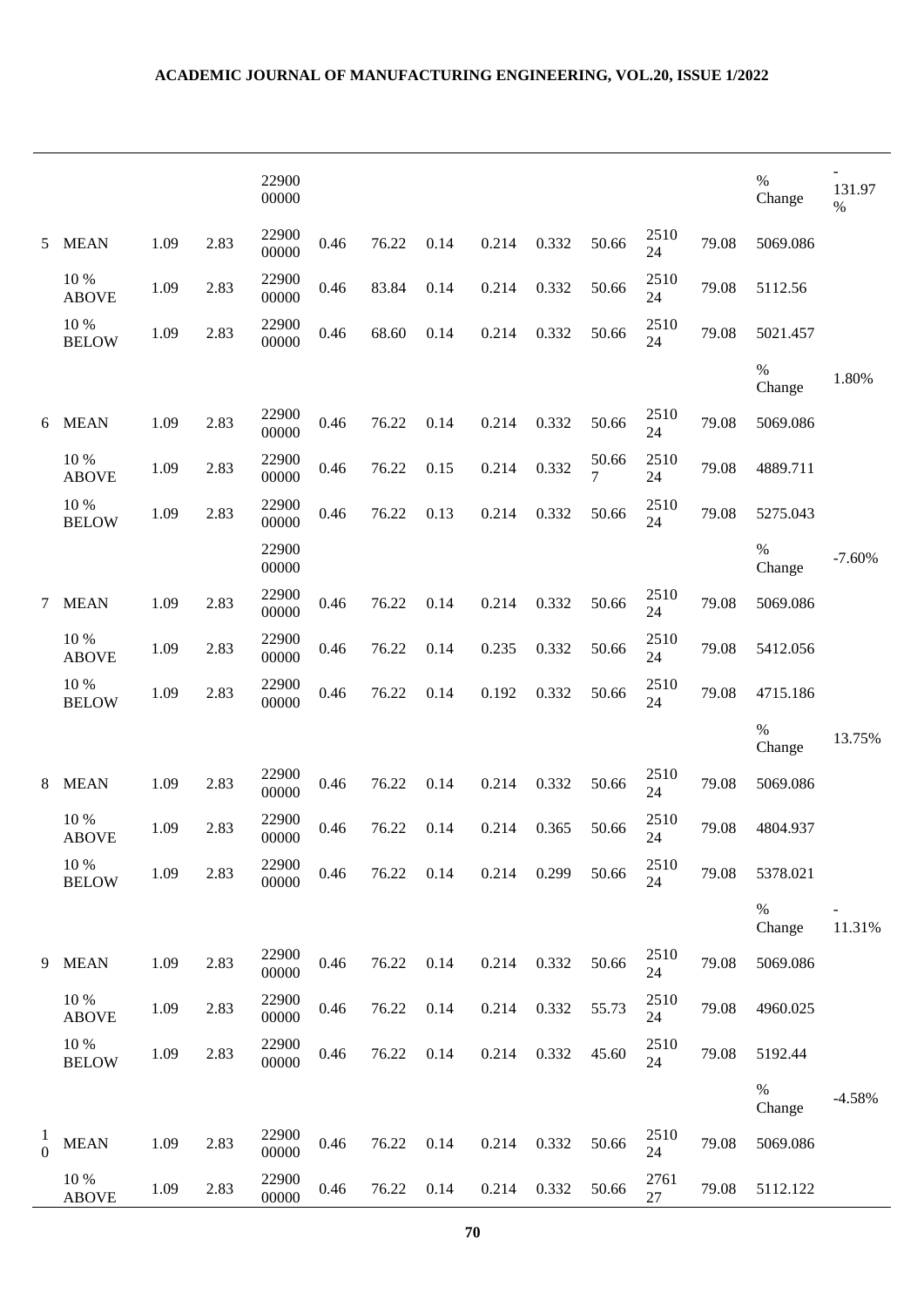| 10 %<br><b>BELOW</b> | 1.09 | 2.83 | 22900<br>00000 | 0.46 | 76.22 | 0.214                              |                         | 50.66             | 2259<br>$\overline{22}$       | 79.08             | 5021.934    |                                                                                      |
|----------------------|------|------|----------------|------|-------|------------------------------------|-------------------------|-------------------|-------------------------------|-------------------|-------------|--------------------------------------------------------------------------------------|
|                      |      |      |                |      |       |                                    |                         |                   |                               |                   | %<br>Change | 1.78%                                                                                |
| <b>MEAN</b>          | 1.09 | 2.83 | 22900<br>00000 | 0.46 |       |                                    |                         |                   | 2510<br>24                    | 79.08             | 5069.086    |                                                                                      |
| 10 %<br><b>ABOVE</b> | 1.09 | 2.83 | 22900<br>00000 | 0.46 | 76.22 |                                    | 0.332                   | $\frac{50.66}{7}$ | $\frac{2510}{24}$             | 86.99             | 5109.735    |                                                                                      |
| 10 %<br><b>BELOW</b> | 1.09 | 2.83 | 22900<br>00000 | 0.46 | 76.22 |                                    |                         |                   | $\frac{2510}{24}$             | 71.17             | 5024.527    |                                                                                      |
|                      |      |      |                |      |       |                                    |                         |                   |                               |                   | %<br>Change | 1.68%                                                                                |
|                      |      |      |                |      |       | 0.14<br>76.22 0.14<br>0.14<br>0.14 | 0.214<br>0.214<br>0.214 |                   | 0.332<br>0.332 50.66<br>0.332 | $\frac{50.66}{7}$ |             | Eastman Kodak Co. Ltd. (1983). Work Place<br>Executive Decise for Deeple at weak MAN |

#### **7 CONCLUSION**

The performance of the equations is established by sensitivity analysis. This behavior is truly justified and optimum value for output parameters and set of input parameters are also found to minimize the repair time and human energy consumed.

### **8 REFERENCES**

*Mittal A, Nicholson and Ayoub M M, (1997) A guide to manual material handling, Taylor and Francis.*

Marmaras, N., Poulakakis, G. and Papakostopoulos, V. (1999). *Ergonomic design in ancient Greece*, Applied Ergonomics.

Bobick, T.G., Gallagher, S., and Unger, R.L. (1989). *Effects of random whole-body vibration on back strength and back endurance, in Advances in Industrial Ergonomics and Safety*, Taylor and Francis, London, 537-544.

Conway, K. and Unger, R.L. (1991). *Ergonomic guidelines for designing and maintaining underground coal mining equipment, in Workspace Equipment and Tool Design*, Elsevier Sciences Publishing Co., Amsterdam, 279-302

Cornelius, K.M., Redfern, M.S., and Steiner, L.J. (1994). *Postural stability after whole-body vibration exposure*, Int. J. Ind. Ergon. Vol. 13, no. 4, 343-352.

Gallagher, S. (1991). *Acceptable weights and physiological costs of performing combined manual handling tasks in restricted postures*, Ergonomics, vol. 34, no. 7, :939-952.

Murrel K.F.H. (1986). *Ergonomics, Man in his working Environment*, Chapman and Hall, London.

*Ergonomic Design for People at work*, VAN NOSTRANS REINHOLD New York.

H.Schenck, Jr. (1961). *Theories of Engineering Experimentation*, Mc-Graw Hill.

S.S. Rao. (1994). *Optimization Theory and Application.*, Wiley Eastern Ltd.

Ralph M. Barnes. *Motion and Time study Design and Measurement of work*, John wiley & Sons, 7th Edition, 202-205.

Deshmukh S V. (2012). *Influence on physical work while working with segmental vibration inducing hand operated power tools*, International Journal of Engineering and Technology, vol. 4.

Collier, S.G., Chan, W.L., Mason, S., and Pethick, A.J. (1986). *Ergonomic Design Handbook for Continuous Miners*, Institute of Occupational Medicine, Edinburgh, Scotland.

Belkhode, P. N, Bejalwar, A. (2018). *Analysis of Experimental Setup of a Small Solar Chimney Power Plant*, Elsevier Procedia Manufacturing, vol 20, 481-486.

Belkhode, P. N. ; Bejalwar, A. (2019). *Evaluation of the experimental data to determine the performance of a solar chimney power plant*, MATPR Journal.

Deshmukh S V. (1999). *Dynamics of a torsionally Flexible Clutch*, Thesis of Nagpur University.

Pattiwar J.P. *Advancement in the Development of Finger type Torsionally Flexibel clutch for a Low Capacity Manually Energized Chemical Unit Operation Device*, Ph.D Thesis of Nagpur University.

Gallagher, S. and Bobick, T.G.(1988). *Effects of Posture on the* Metabolic Expenditure Required to Lift a 50-Pound Box in Trends in Ergonomics/Human Factors, Elsevier Science Publishing Co., Amsterdam. 927-934,1988.